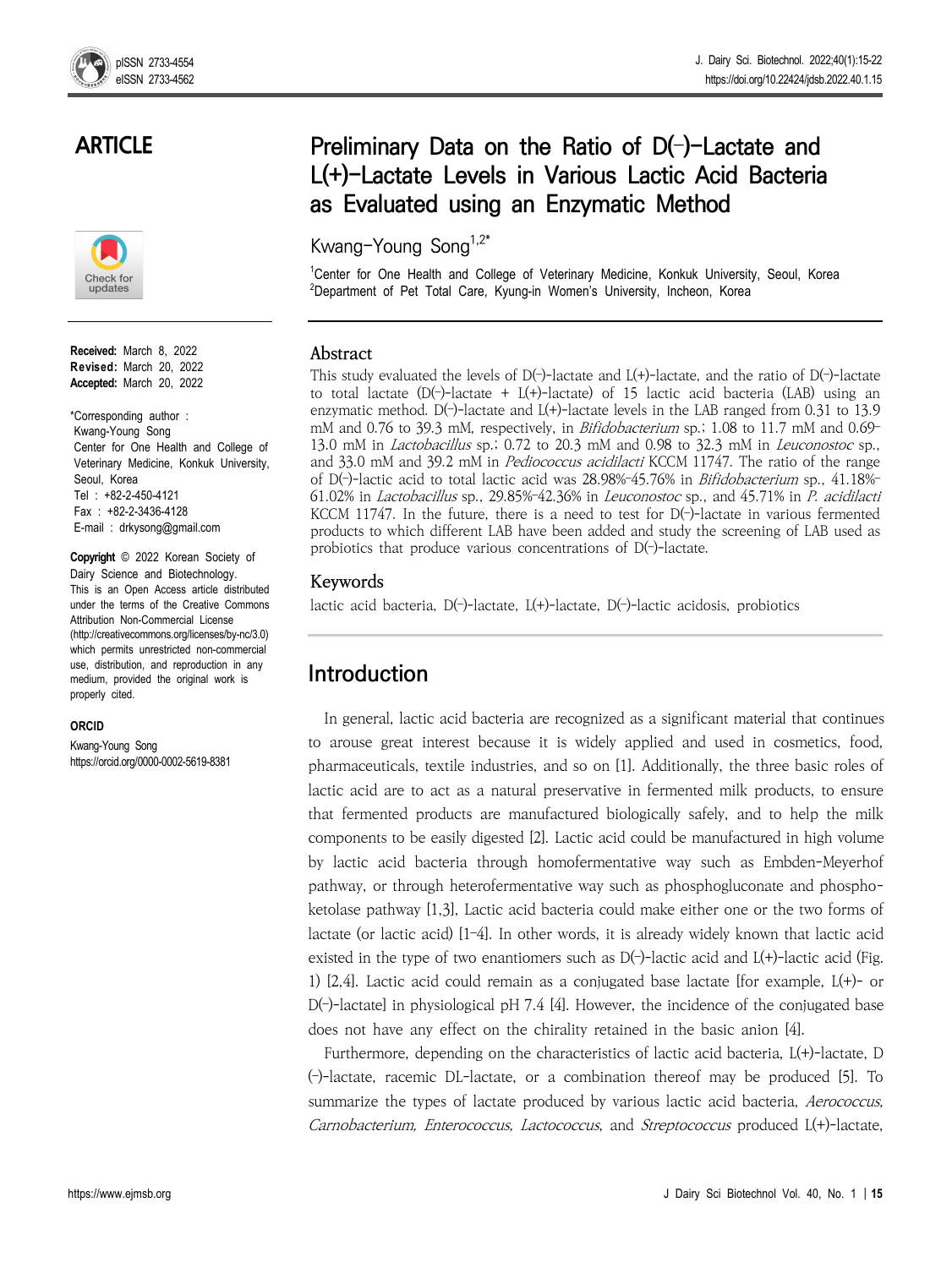

**Fig. 1.** Structure of D(–)-lactate and L(+)-lactate.

Leuconostoc and Oenococcus produced D(-)-lactate, Pediococcus produced L(+)-lactate and DL-lactate, Weissella produced D(-)-lactate and DL-lactate, and Lactobaciilus produced  $L(+)$ -lactate,  $D(-)$ -lactate and DL-lactate [5-7]. Also it was known that fungi such as Phytophthora undulate, Phythium debaryanum, and Sapromyces elongatus and bacteria such as Escherichia coli, Fusobacterium nucleatum and Pseudomonas aeruginosa could convert  $D(\neg)$ -lactate to pyruvate by reducing NAD<sup>+</sup> to NADH under the reaction of the enzyme D(–)-lactate dehydrogenase (cytochrome, EC 1.1.2.4) [4].

The predominant type of lactate generally found in human's blood was L(+)-lactate, which was come from pyruvate through the activity of L-lactic dehydrogenase [8]. The metabolization of D(–)-lactate in humans progresses at a rate about 30% slower than that of L(+)-lactate [6,8]. The human daily production of lactic acid was approximately 20–25 nmol/kg based on body [9]. The body had the plentiful ability to handle an abnormally high  $L(+)$ -lactate concentration but only limited ability to handle an increased concentration of the  $D(-)$ -lactate [10]. Under the circumstances,  $D(-)$ -lactate could be stored in blood and then result in D(–)-lactic acidosis [9]. A disease with both neurological symptoms and severe metabolic acidosis is known as short bowel syndrome [11]. In 1979, Oh et al. [11] reported a case report after first discovering  $D(-)$ -lactic acidosis in a patient with short bowel syndrome. In general, treatments that help relieve short bowel syndrome include a low-carbohydrate diet, bicarbonate therapy, rehydration, oral antibiotics, and so on [12]. Especially, in markedly elevated plasma D(–)-lactate and normal L(+)-lactate conditions, the patient would suffer from the anionic gap acidosis [13]. As of 2018, ninety eight patients suffered from the D-lactic acidosis syndrome (over 3 mM of plasma D(–)-lactate concentration, high anion gap acidosis and neurological symptoms) had been reported, almost all showed the severe problem of short bowel syndrome [13].

Therefore, since most probiotics are composed of lactic acid bacteria, it is considered that a study on the ratio of  $D(-)$ -lactate and  $L(+)$ -lactate produced by lactic acid bacteria is necessary. Consequently, the aim of this study was to carried out to estimate the ratio of  $D(-)$ -lactate and  $L(+)$ -lactate of various lactic acid bacteria used as probiotics by enzymatic method.

### **Materials and Methods**

#### **1. Lactic acid bacteria**

All lactic acid bacteria were obtained from American Type Culture Collection (ATCC,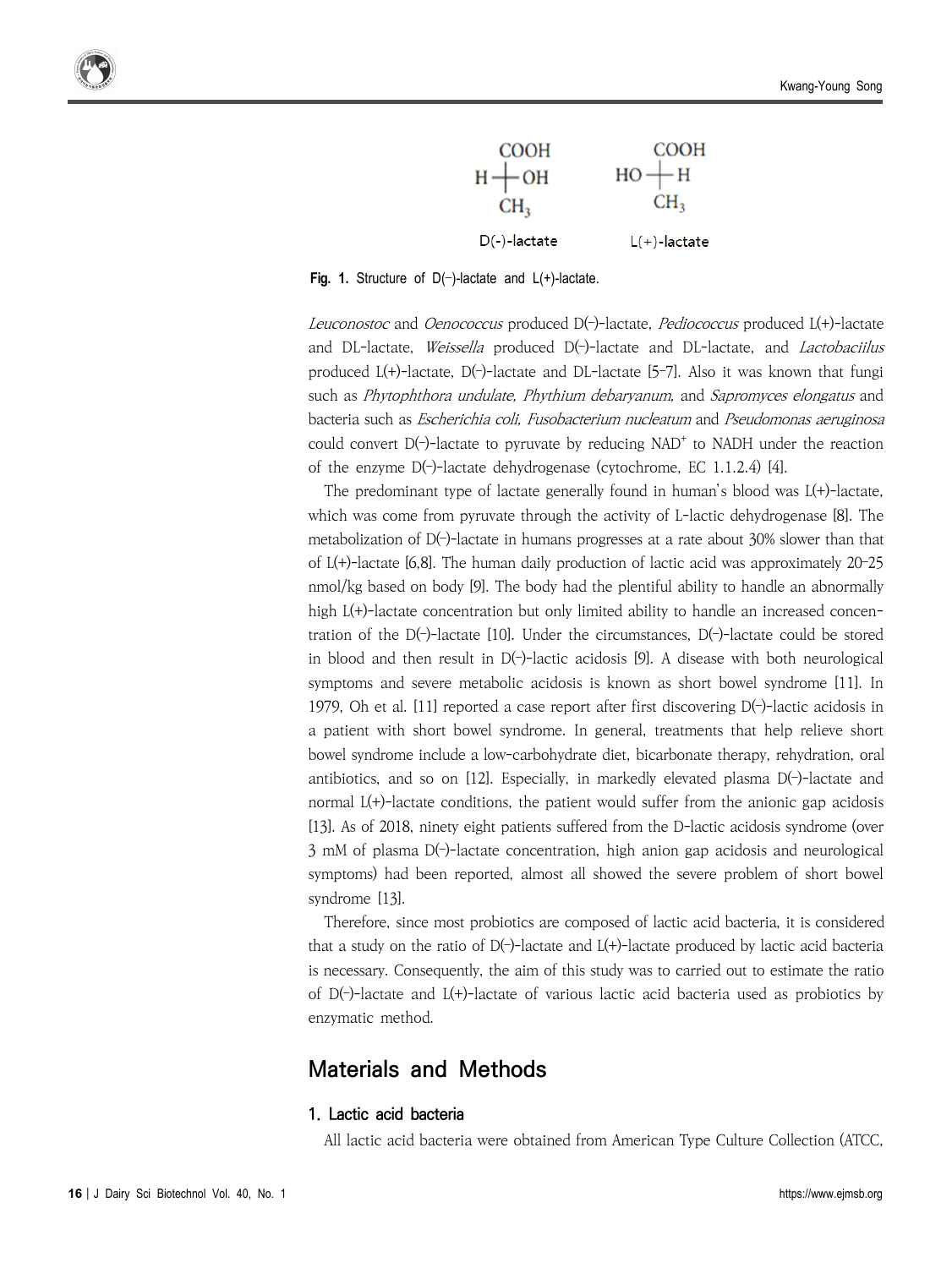

USA), Korean Culture Center of Microorganisms (KCCM, Korea), Korean Collection for Type Cultures (KCTC, Korea), and Samik Dairy & Food (Korea). Fifteen types of lactic acid bacteria used and analyzed in this study consisted of six lactic acid bacteria belonging to *Bifidobacterium* genus, five lactic acid bacteria belonging to *Lactobacillus* genus, three lactic acid bacteria belonging to Leuconostoc genus, and one lactic acid bacteria belonging to Pediococcus genus. A list of all strains with their origin is collected in Table 1.

#### **2. Determination of D(**–**)-lactate and L(+)-lactate**

In order to obtain the exact content of  $D(-)$ -lactate and  $L(+)$ -lactate produced by fifteen various lactic acid bacteria, samples were prepared by processing in the same way as follows. All strains were maintained in glycerol at –80℃ and then strains were inoculated individually into MRS broth (Difco, USA) to grow at 30℃ for 24 hours. After 24 hours incubation, cultured media were heated at 80℃ for 15 min to stop the enzymatic reactions and were centrifuged at 6,000 xg for 15 min. The supernatant as sample was collected and then the calculation of  $D(-)$ -lactate and  $L(+)$ -lactate by enzymatic method was followed according to the manufacturer's instructions (Roche enzymatic test kits, Germany) (Fig. 2). For UV measurement in this study, a UV-1700 Spectrophotometer (Shimadzu, Japan) was used.

#### **3. Statistical analysis**

Repeat experiments on fifteen types of lactic acid bacteria analyzed in this study were conducted at least three times, and hence all data obtained in this study were analyzed to obtain statistically significant differences using the Statistical Program (GraphPad

| Lactic acid bacteria |                 |                   | $D(-)$ -Lactate | $L(+)$ -Lactate | $D(-)$ -Lactate / $[D(-)$ -Lactate + L(+)-Lactate] |
|----------------------|-----------------|-------------------|-----------------|-----------------|----------------------------------------------------|
| Genus                | Species         | Origin            | mM              | mM              | $(\%)$                                             |
| Bifidobacterium      | adolescent      | <b>KCCM 3216</b>  | 3.34            | 6.25            | 34.90                                              |
|                      | bifidum         | BB12*             | 13.9            | 39.3            | 27.13                                              |
|                      | bifidum         | <b>BB46*</b>      | 0.31            | 0.81            | 27.68                                              |
|                      | <i>infantis</i> | B1710*            | 9.7             | 11.5            | 45.76                                              |
|                      | <i>infantis</i> | <b>KCTC 3247</b>  | 9.9             | 12.3            | 44.60                                              |
|                      | longum          | <b>KCTC 3215</b>  | 0.31            | 0.76            | 28.98                                              |
| Lactobacillus        | acidophillus    | <b>KCCM 32820</b> | 1.08            | 0.69            | 61.02                                              |
|                      | brevis          | ATCC 13648        | 11.7            | 13.0            | 47.37                                              |
|                      | bulgaricus      | $LB-12*$          | 1.08            | 0.86            | 55.67                                              |
|                      | confusus        | <b>KCCM 40015</b> | 1.19            | 1.70            | 41.18                                              |
|                      | plantarum       | ATCC 14917        | 1.58            | 1.81            | 46.61                                              |
| Leuconostoc          | cremoris        | <b>KCCM 35467</b> | 20.3            | 32.3            | 38.60                                              |
|                      | dextrancum      | <b>KCCM 35046</b> | 1.71            | 4.02            | 29.85                                              |
|                      | mesenteoides    | <b>KCCM 11324</b> | 0.72            | 0.98            | 42.36                                              |
| Pediococcus          | acidilacti      | <b>KCCM 11746</b> | 33.0            | 39.2            | 45.71                                              |

Table 1. The level of D(-)-lactate and L(+)-lactate, and the ratio of D(-)-lactate to total lactate [D(-)-lactate + L(+)-lactate] of fifteen lactic acid bacteria calculated by enzymatic method

\*These strains were provided from Samik Dairy & Food (Korea).

KCCM, Korean Culture Center of Microorganisms; KCTC, Korean Collection for Type Cultures; ATCC, American Type Culture Collection.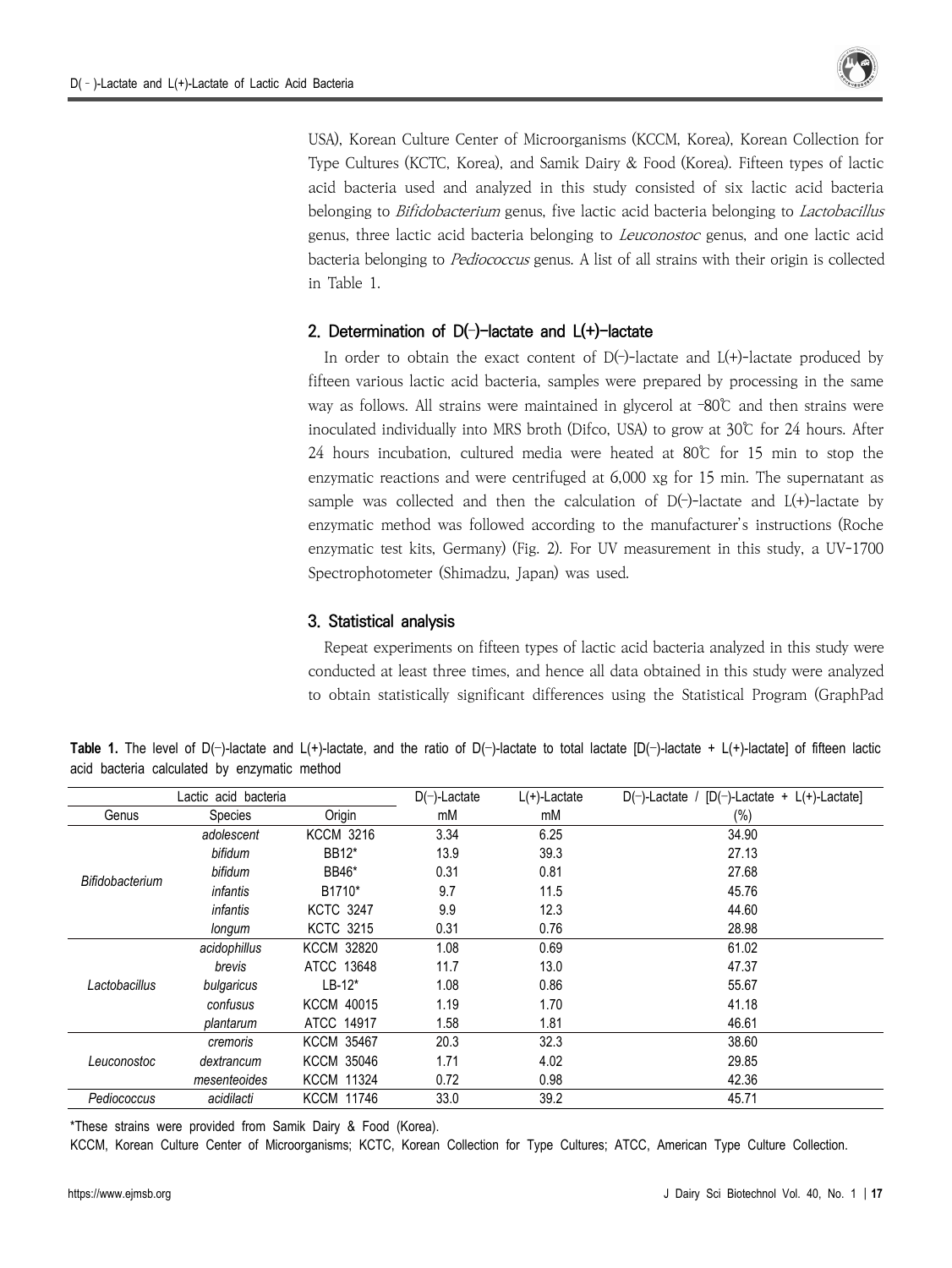| All lactic acid bacteria were maintained in glycerol at $-80^\circ$ and then strains were inoculated    |                                                                  |  |
|---------------------------------------------------------------------------------------------------------|------------------------------------------------------------------|--|
| individually into MRS broth to grow at 30°C for 24 hours.                                               |                                                                  |  |
|                                                                                                         |                                                                  |  |
| After 24 hours incubation at $30^\circ$ , each cultured MRS broth of lactic acid bacteria was heated at | Step 1.                                                          |  |
| $80^{\circ}$ for 15 min to stop the further enzymatic reactions.                                        |                                                                  |  |
|                                                                                                         | Prepare samples for analyzing                                    |  |
| After heat treatment, each cultured MRS broth of lactic acid bacteria was centrifuged at 6,000 xg       | $D(-)$ -lactate and $L(+)$ -lactate                              |  |
| for 15 min at $2^\circ$ -8 $^\circ$ .                                                                   |                                                                  |  |
|                                                                                                         |                                                                  |  |
| After centrifugation, the supernatant was collected from each cultured MRS of lactic acid bacteria.     |                                                                  |  |
| The supernatant collected in this way became the sample to be analyzed in this study.                   |                                                                  |  |
|                                                                                                         |                                                                  |  |
| To reconstitute by carefully adding sterile distilled water to the lyophilized reagent according to the |                                                                  |  |
| instructions for use.                                                                                   |                                                                  |  |
|                                                                                                         |                                                                  |  |
| To carefully pipette the reagent solution and sample into the cuvette and hence mix thoroughly.         |                                                                  |  |
|                                                                                                         | Step 2.                                                          |  |
| To measure the photometric absorbance (UV-method 340 nm) as A1.                                         | Calculate $D(-)$ -lactate and                                    |  |
|                                                                                                         | $L(+)$ -lactate of samples by                                    |  |
| To pipette the enzyme reagent carefully into the cuvette and hence mix thoroughly.                      | enzymatic method according to<br>the manufacturer's instructions |  |
|                                                                                                         |                                                                  |  |
| To measure read the photometric absorbance (UV-method 340 nm) as A2, after approximately 15             |                                                                  |  |
| min (range between 10 and 20 min) incubation.                                                           |                                                                  |  |
|                                                                                                         |                                                                  |  |
| To calculate by substituting the values of A1 and A2, which are the obtained results, into the Law      |                                                                  |  |
| of Lambert-Beer.                                                                                        |                                                                  |  |

**Fig. 2.** Sample preparation and calculation of D(–)-lactate and L(+)-lactate in lactic acid bacteria evaluated by enzymatic method.

Software, USA).

### **Results and Disscussion**

In this study, the ratio of D(-)-lactate to total lactate  $[D(-)$ -lactate + L(+)-lactate] of 15 different lactic acid bacteria were investigated by the enzymatic method. The specific isomer formed was dependent on the species of lactic acid bacteria (Table 1).

In the six lactic acid bacteria belonging to the genus *Bifidobacterium*, the ratio of D( $-$ )-lactate to total lactate was as follows, showing 34.90% in *B. adolescent* KCCM 3216, 26.13% in Bifidobacterium bifidum BB12, 27.68% in B. bifidum BB46, 45.76% in B.  $in$ fantis B1710, 44.60% in B. infantis KCTC 3247, and 28.98% in B. longum KCTC 3215, respectively (Table 1). The range of  $D(-)$ -lactate in lactic acid bacteria of the genus Bifidobacterium analyzed in this study was  $28.98\div 45.76\%$ . And the range of D( $\rightarrow$  lactate and  $L(+)$ -lactate of the genus *Bifidobacterium* analyzed in this study was  $0.31$ -13.9 mM and 0.76–39.3 mM, respectively (Table 1).

The ratio of  $D(-)$ -lactate to total lactate was as follows, showing 61.02% in Lactobacillus acidophilus KCCM 32820, 47.37% in Levilactobacillus brevis ATCC 13648, 55.67% in *L. bulgaricus* LB-12, 41.18% in *L. confuses* KCCM 40015, and 46.61% in Lactiplantibacillus plantarum ATCC 14917 in the 5 lactic acid bacteria belonging to the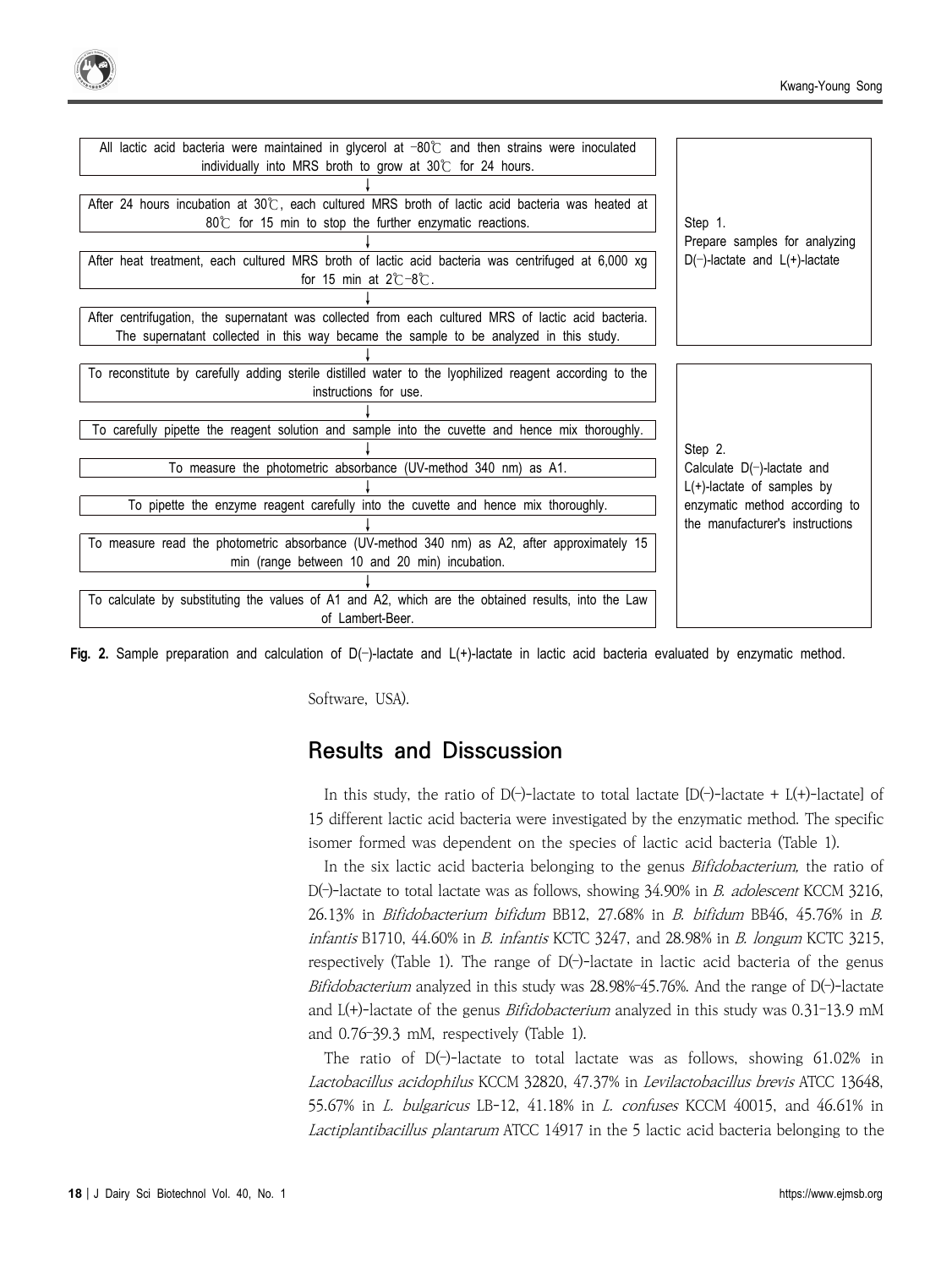

genus Lactobacillus, respectively (Table 1). The range of D(–)-lactate in lactic acid bacteria of the genus Lactobacillus analyzed in this study was 41.18%–61.02%. And the range of  $D(-)$ -lactate and  $L(+)$ -lactate of the genus *Lactobacillus* analyzed in this study was 1.08–11.7 mM and 0.69–13.0 mM, respectively (Table 1).

In the ratio of  $D(-)$ -lactate to total lactate of lactic acid bacteria belonging to the genus of Leuconostoc, L. cremoris KCCM 35467 was 38.60%, L. dextrancum KCCM 35046 was 29.85%, and L. mesenteroides KCCM 11324 was 42.36%, respectively (Table 1). The range of  $D(-)$ -lactate in lactic acid bacteria of the genus *Leuconostoc* analyzed in this study was  $29.85\%$ -42.36%. And the range of D(-)-lactate and L(+)-lactate of the genus Leuconostoc analyzed in this study was 0.72-20.3 mM and 0.98–32.3 mM, respectively (Table 1).

Pediococcus acidilacti KCCM 11747 showed 45.71% of the ratio of D(-)-lactate to total lactate (Table 1). And D(-)-lactate and L(+)-lactate of Pediococcus acidilacti KCCM 11747 analyzed in this study was 33.0 mM and 39.2 mM, respectively (Table 1).

A comparison of the results of this study with similar previous studies conducted by other researchers was as follows.

Alm [2] reported that the content of  $L(+)$  and  $D(-)$  lactic acid in regular milk, cultured buttermilk, yoghurt, kefir, ropy milk, low fat milk, low fat acidophilus milk, V-medium, acidophilus milk, and bifidus milk was obtained by the enzymatic method. Although L(+)-lactate was the main component in all products,  $D(-)$ -lactate was 0%-10% in acidophilus milk and 40% in yoghurt, respectively [2]. Also Alm [2] reported that the main metabolite formed during the fermentation of milk was L(+)-lactate, which was in the same form as lactic acid produced in the human body. In addition, significant amounts of  $D(-)$ -lactate could be detected in yogurt [2]. The  $D(-)$ -lactate would reduce cell metabolism and then would cause acidosis in ruminants and in humans [2]. Hence, World Health Organization strongly insisted on strictly limiting the intake of D(–)-lactate [2]. The reason for this background was that the metabolic rate of  $D(-)$ -lactate was lower than that of  $L(+)$ -lactate [6,8]. Furthermore, Pohanka [4] reported that the proportion of D(–)-lactate to total lactate in the blood of three patients suffered from short bowel syndrome was investigated. Specifically, it showed a tendency to increase as age decreased. Namely, the ratio of  $D(-)$ -lactate to total lactate in 14-year-old patients was 64.3%, that of 9-year-old patients 86.4%, and that of 5-year-old patients 89.9%, respectively [4]. Also, formula with  $80\%$  L(+)-lactate and  $20\%$  D(-)-lactate could lead to development of severe acidosis symptoms in one infant [14]. When infant formula containing 0.35 g of lactic acid per 100 g was consumed, the secretion of organic acids in urine including  $D(-)$ -lactate tended to increase [8].

Next, Kodama et al. [15] reported of a study that established the capillary electrophoresis method for rapid detection of lactate in various foods. In particular, the reason for using the capillary electrophoresis method is that most of these chromatography methods have not been used to chiroptically separate lactate from fermented foods [15]. The most suitable running conditions for lactate separation using capillary electrophoresis were 90 mM phosphate buffer (pH 6.0) including 240 mM 2-hydroxypropyl-β-cyclodextrin with the effective voltage of –30 KV at 16℃ using direct detection at 200 nm under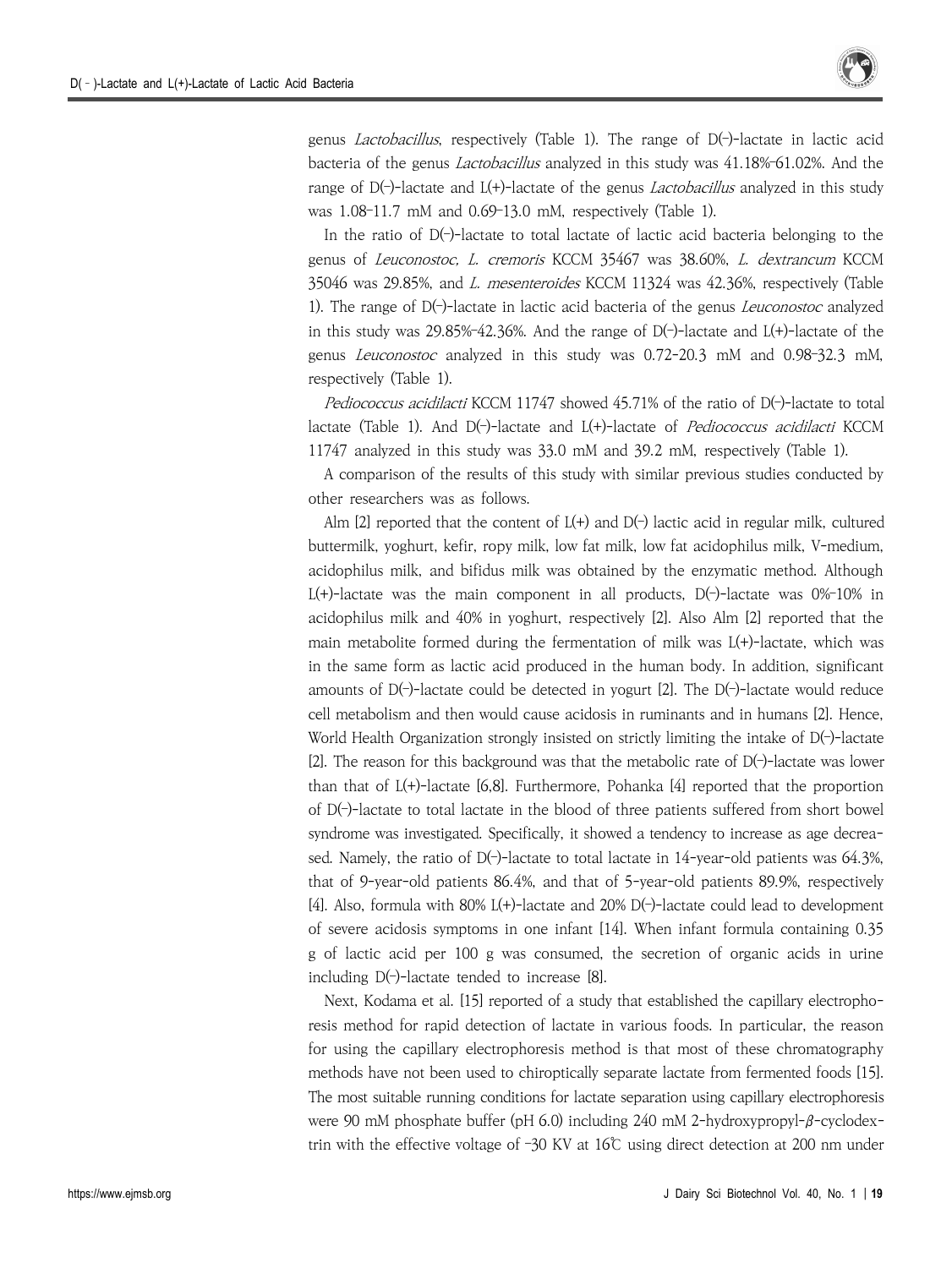a pressure of 50 mbar during 200 seconds [15].

Also, when the capillary electrophoresis method and the enzymatic method were performed, the ratio of  $D(-)$ -lactate to total lactate were 22.8% and 23.3% in yoghurt A, 14.2% and 15.2% in yoghurt B, 7.5% and 6.7% in yoghurt C, 18.6% and 20.3% in wine, 24.7% and 26.8% in sake, 47.5% and 45.4% in beer, and 50.0% and 50.0% in soft drink, respectively [15]. Namely, there was no difference in detection ability between the enzymatic method and the capillary electrophoresis method in measuring the lactate content [15]. And the concentration of  $D(-)$ -lactate and  $L(+)$ -lactate obtained from enzymatic method was 21.33 mM and 69.60 mM in yoghurt A, 11.11 mM and 61.16 mM in yoghurt B, 4.65 mM and 68.49 mM in yoghurt C, 4.34 mM and 16.87 mM in wine, 1.91 mM and 5.19 mM in sake, 0.49 mM and 0.58 mM in beer, and 0.35 mM and 0.35 mM in soft drink, respectively [15]. Therefore, it is thought that it would be better to improve the reliability of the obtained results if the capillary electrophoresis method and the enzymatic method are used complementary in lactate analysis.

The production of milk and milk beverage could be complicated by D(–)-lactate contamination relying on the kind of bacterial presence [4]. The protective effect of probiotics has recently been demonstrated and its application is directly or indirectly related to the decrease of  $D(-)$ -lactate concentration [16]. D-lactate could be hyperproduced by microbiota under specific situation such as short bowel syndrome and jejunoileal bypass surgery further supported that the patient had the meal with high sugar level [17]. D(–)-lactate may be included in food and beverages either produced by biotechnology processes or contaminated by microorganisms and various manners [18]. Other symptoms of D(–)-lactate poisoning included general confusion, dizziness, head ache, aggressive behavior, memory loss, and so on [19]. Even though D(–)-lactate was not a highly toxic chemicals affecting severely hazarded to the life of human, it could lead to health problems and complex other pathologies [4].

Recently, the attention in  $D(-)$ -lactate is also increasing in the context of increasing interest in human's health. In this paper, the D(–)-lactate ratio of some lactic acid bacteria among the currently widely used lactic acid bacteria was investigated by the enzymatic method. In the future, there is an urgent need to not only test for D(–)-lactate on various fermented products (for example, Kefir, Koumiss, cheese, yoghurt, Koreantype fermented foods, Asian-type fermented foods, Western-type fermented foods, and so on) with the addition of various lactic acid bacteria recognized as probiotics, but also to study the screen for various lactic acid bacteria (used as probiotics) that produce the level of D(–)-lactate.

### **Conclusion**

There were three different isomeric types of lactic acid such as  $L(+)$ -lactate, D (–)-lactate, and DL racemic mixture. These were produced as metabolites through carbohydrate metabolism of various lactic acid bacteria, and their ratio and level would vary depending on the genus and species of lactic acid bacteria. Especially, the rate of metabolism of the  $D(-)$ -lactate was considerably lower than that of  $L(+)$ -lactate. If large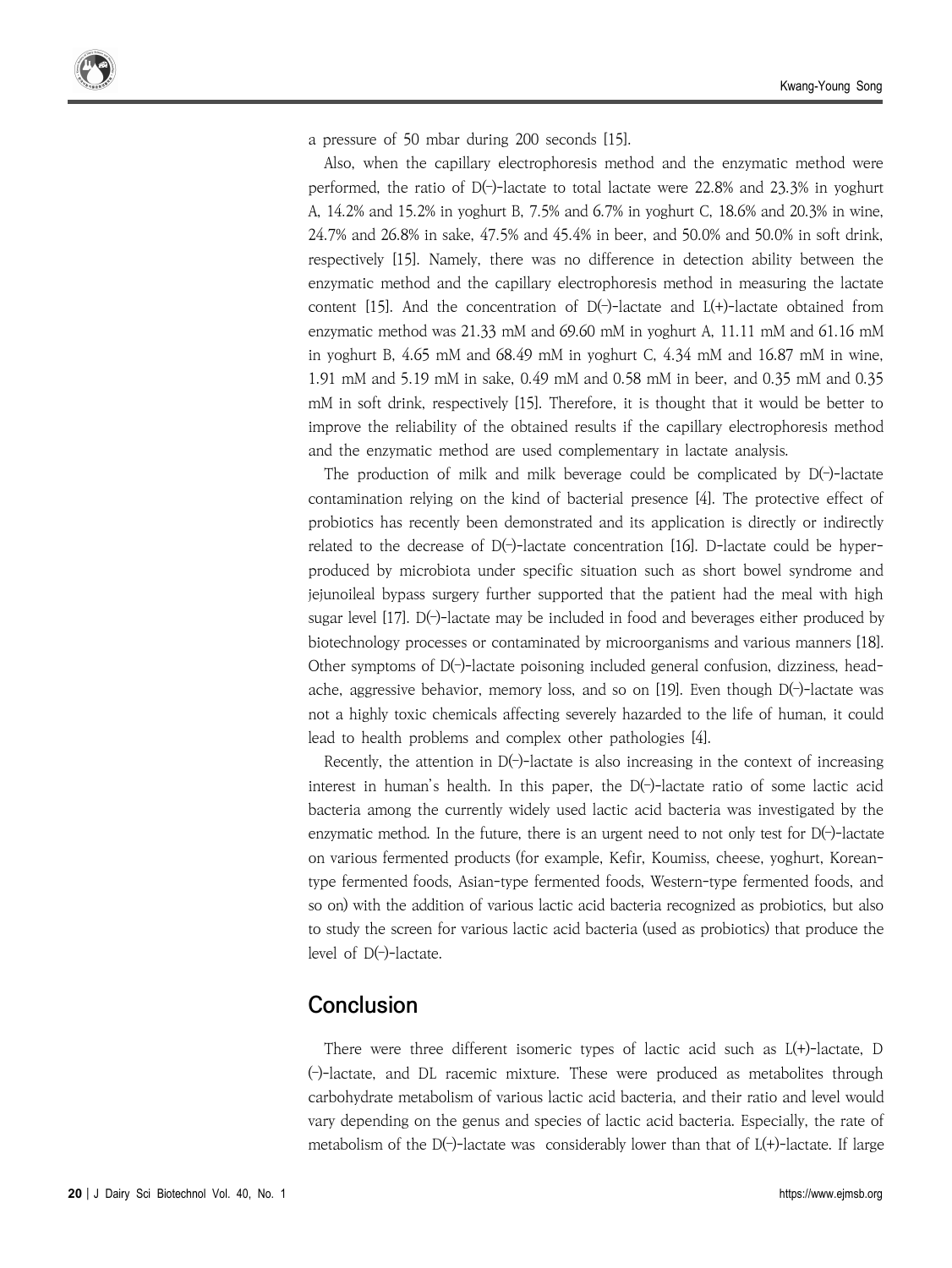

amounts of D(–)-lactate are consumed continuously, D-lactic acidosis may occur in humans and ruminants. Therefore, it is recommended to refrain from consuming products containing high amounts of D(–)-lactate. In this study, the level and ratio of L(+)-lactate and D(–)-lactate in fifteen lactic acid bacteria were quantitatively analyzed by the enzymatic method. The range of  $D(-)$ -lactate and  $L(+)$ -lactate was 0.31-13.9 mM and 0.76–39.3 mM in the genus Bifidobacterium, 1.08–11.7 mM and 0.69–13.0 mM in the genus Lactobacillus, 0.72–20.3 mM and 0.98–32.3 mM in the genus Leuconostoc, and 33.0 mM and 39.2 mM in *Pediococcus acidilacti* KCCM 11747, respectively (Table 1). And in the ratio of D(-)-lactate to total lactate, B. adolescent KCCM 3216 was 34.90%, B. bifidum BB12 was 26.13%, B. bifidum BB46 was 27.68%, B. infantis B1710 was 45.76%, B. infantis KCTC 3247 was 44.06%, B. longum KCTC 3215 was 28.98%, L. acidophilus KCCM 32820 was 61.02%, L. brevis ATCC 13648 was 47.37%, L. bulgaricus LB-12 was 55.67%, L. confuses KCCM 40015 was 41.18%, L. plantarum ATCC 14917 was 46.61%, L. cremoris KCCM 35467 was 38.60%, L. dextrancum KCCM 35046 was 29.85%, L. mesenteroides KCCM 11324 was 42.36%, and Pediococcus acidilacti KCCM 11747 was 45.71%, respectively (Table 1). Namely, each lactic acid bacteria analyzed in this study showed various ratio of  $D(-)$ -lactate to total lactate. More importantly, there was a big difference in the  $D(-)$ -lactate and  $L(+)$ -lactate contents actually produced by each of the lactic acid bacteria investigated in this study. As mentioned earlier, additional analysis and consideration of the characteristics of each lactic acid bacteria showing various differences in  $D(-)$ -lactate and  $L(+)$ -lactate contents are required. In the future, studies on the selection of lactic acid bacteria that have effects on  $D(-)$ -lactate pathophysiology as well as the effects of  $D(-)$ -lactate produced by lactic acid bacteria on human health should be conducted.

## **Conflict of Interest**

The authors declare no potential conflict of interest.

## **Acknowledgements**

This work was supported by the Konkuk University Researcher Fund, 2021.

### **References**

- 1. Bustamante D, Tortajada M, Ramón D, Rojas A. Production of D-lactic acid by the fermentation of orange peel waste hydrolysate by lactic acid bacteria. Fermentation. 2020;6:1.
- 2. Alm L. Effect of fermentation on L(+) and D(–) lactic acid in milk. J Dairy Sci. 1982; 65:515-520.
- 3. Klotz S, Kaufmann N, Kuenz A, Prüße U. Biotechnological production of enantio merically pure d-lactic acid. Appl Microbial Biotechnol. 2016;100:9423-9437.
- 4. Pohanka M. D-lactic acid as a metabolite: toxicology, diagnosis, and detection.